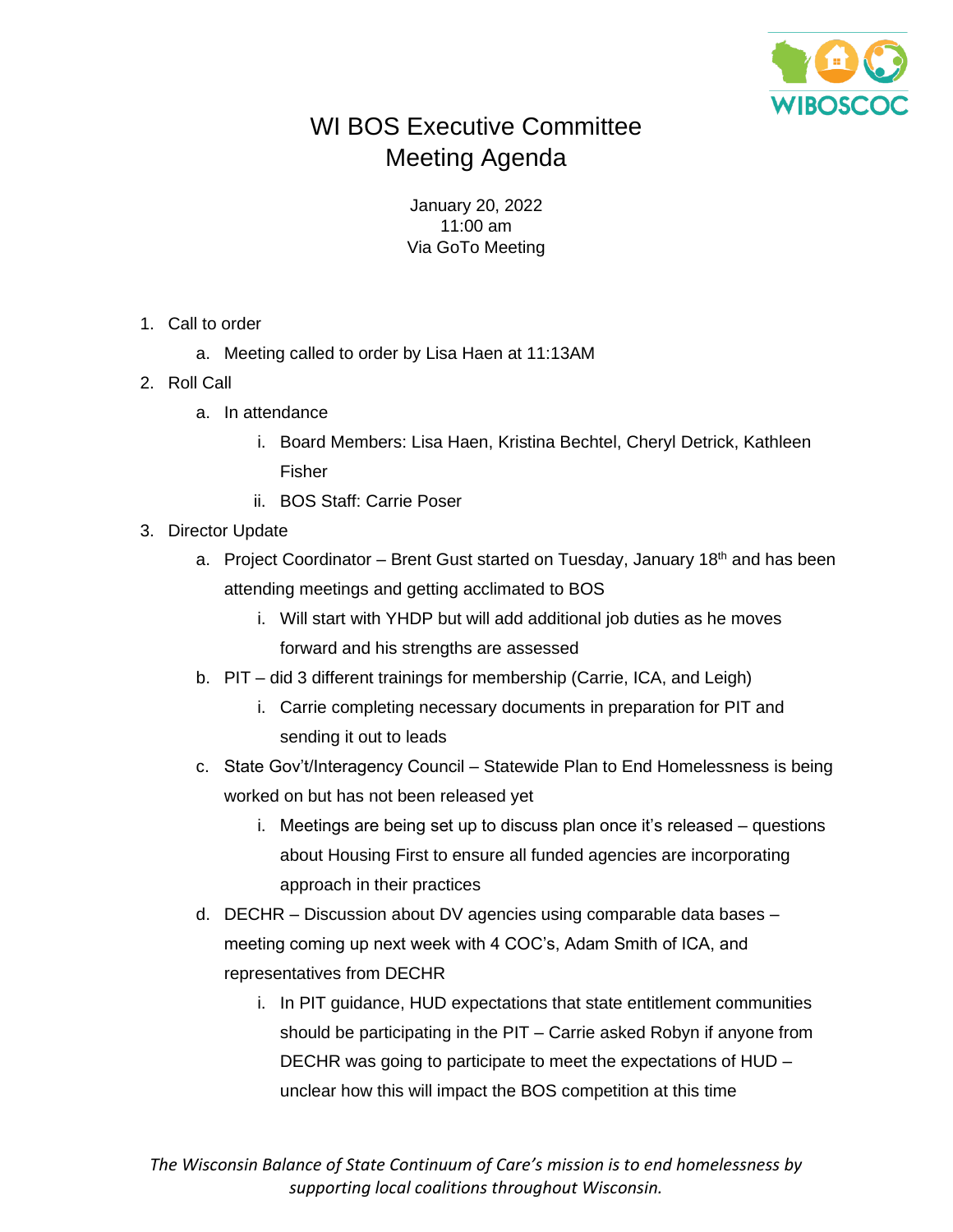- e. Medicaid Leah Ramirez is leaving DHS next Friday
	- i. Meetings are occurring to distribute Leah's responsibilities to ensure momentum is not stalled
- f. Coalition Updates
	- i. Coulee COC Carrie has been making herself available to offer support due to the high numbers of unsheltered and enhance collaboration among homeless service agencies
	- ii. Eau Claire COC Carrie also providing support to help collaboration among homeless service agencies
- g. EHV WHEDA's exemption to not do HQS inspections expired at the end of last month so they are working on a plan to determine how they will be moving forward regarding inspections – Waiting on more information
- h. Diversity Speakers Contracts are completed and paid in full dates of trainings are TBD
	- i. Alonzo Kelly
	- ii. Ellie Krug
- i. YHDP
	- i. Working on contract for Joli from WAHRS has been meeting to discuss responsibilities – Joli up and running and taking Brent along with her
	- ii. Leigh overseeing YHDP project at least through February
	- iii. HUD TA providers have been very helpful
	- iv. Some coalitions making good progress towards their CCP's
	- v. A few coalitions who are struggling to get started Carrie is reaching out to offer support and to brainstorm ways to get things going
	- vi. Timeframe providing encouragement and support until end of February – after that, will need to have a more serious conversation regarding lack of progress
	- vii. Washington COC is struggling encouraging them to join Ozaukee and Waukesha
	- viii. Will be extending deadline for CCP's to provide more time for coalitions to complete
	- ix. Discussed the possibility of BOS applying for some YHDP funds to create a position created specifically to provide supports to coalitions with YHDP funds

*The Wisconsin Balance of State Continuum of Care's mission is to end homelessness by supporting local coalitions throughout Wisconsin.*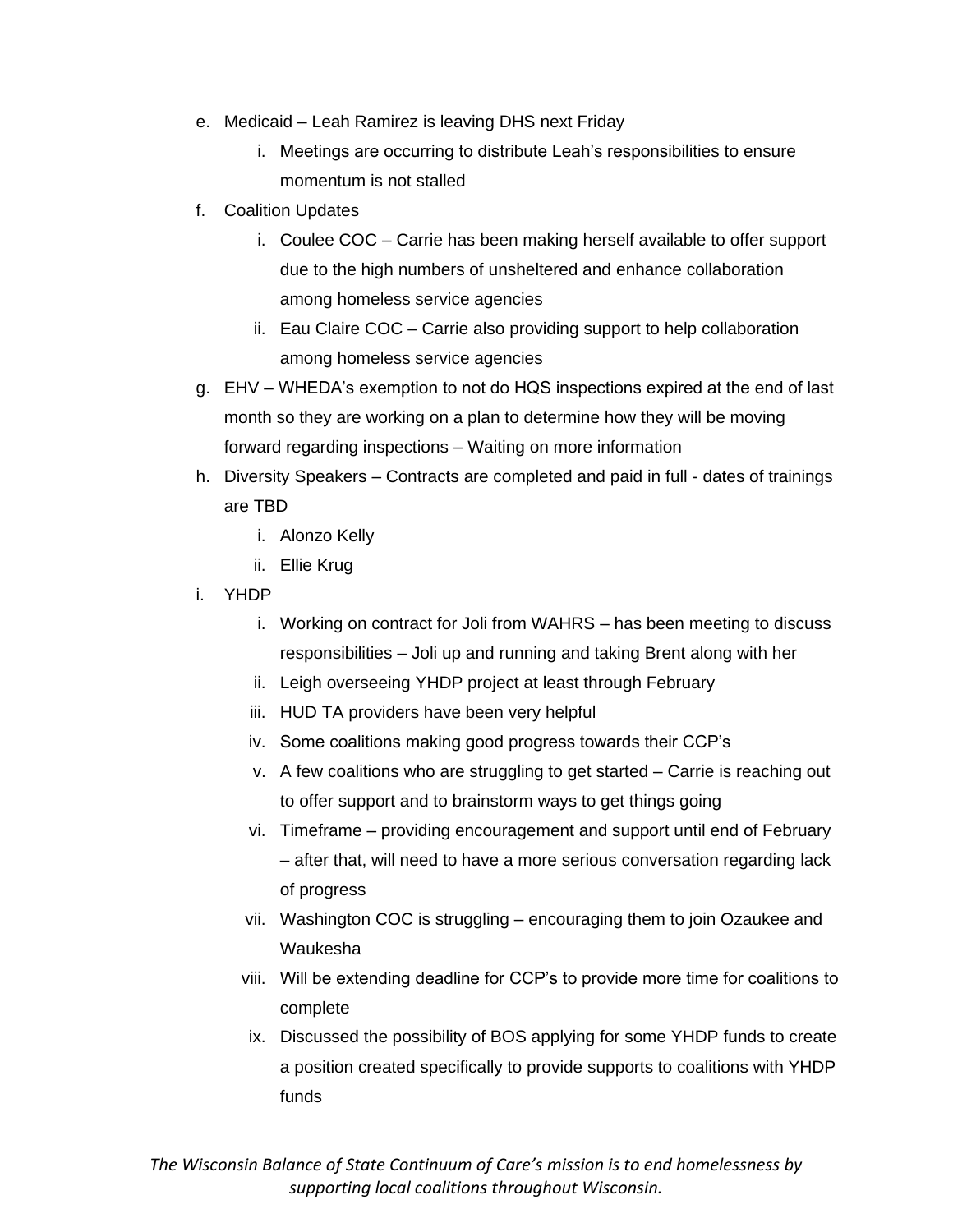- x. Received first compensation request from local YABs
- xi. March board meeting set aside some time to have board approve mission and vision statement for BOS CCP
- 4. Committee Discussion
	- a. 14 of 27 board members have completed the committee survey so far no one has done it since the reminders have been sent out
	- b. Discussion regarding chairs/co-chairs of committees to strategically strengthen committees and promote progress
- 5. Resolution to create a Lived Experience Committee
	- a. Reviewed resolution #2022-02: Authorizing the Creation of the Lived Experience Committee – agreed to discuss at BOS board meeting in February and vote for approval of the resolution in March
	- b. Discussed having Randall take a look at policy to make recommendations for changes prior to having it approved by board – Cheryl will reach out to him
	- c. Discussed who will be on committee only folks with lived experience not representatives – Chair of committee would not be able to be compensated
- 6. Lived Experience Compensation Policy
	- a. Members agree to use the Youth Compensation Policy as the template for the Lived Experience Compensation Policy.
- 7. Strategic Plan
	- a. Sent strategic plan challenge worksheet 1 to Kim Cable and Tammara Coleman of the DEI committee to review and set timeline for strategy to-do list – waiting for a reply
	- b. Reviewed other goals and set timeframes for challenge worksheet 2
- 8. Other Business
	- a. Carrie needs more information from coalitions regarding what is happening with COVID in their communities and what their needs are – requesting to add to agenda of next board meeting
	- b. Lisa has reached out to Jessica Locher to get minutes from BOS meeting minutes from August, September, October, November, and December as well as the Executive Committee Meeting Minutes for the last several months – Jessica stated she would get them to her by Friday
	- c. Carrie is unable to make the February  $17<sup>th</sup>$  Executive Committee meeting at 10:00AM as she has the NAEH conference she is attending – requesting we

*The Wisconsin Balance of State Continuum of Care's mission is to end homelessness by supporting local coalitions throughout Wisconsin.*